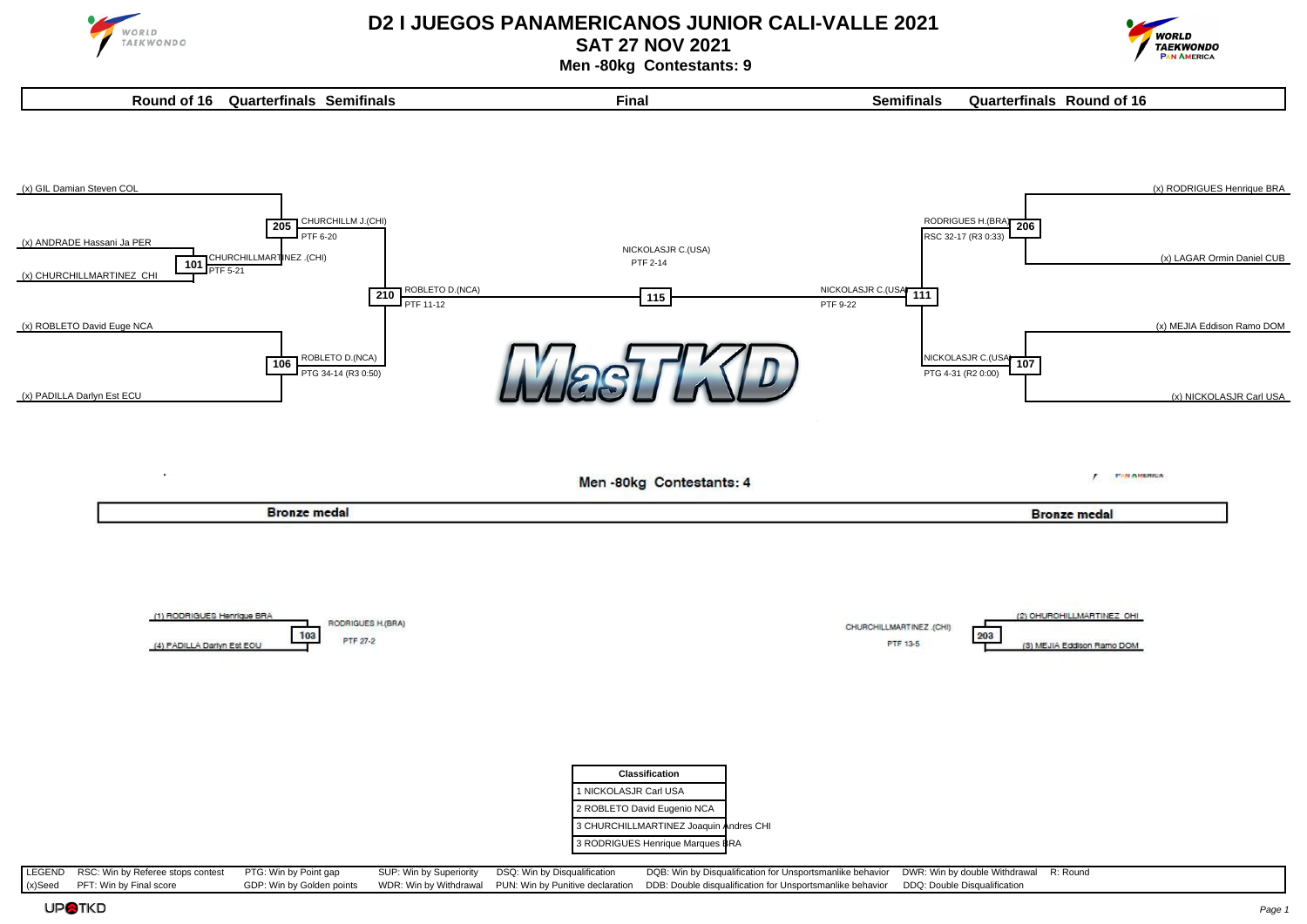

**SAT 27 NOV 2021**



 **Men +80kg Contestants: 8**



LEGEND RSC: Win by Referee stops contest PTG: Win by Point gap SUP: Win by Superiority DSQ: Win by Disqualification DQB: Win by Disqualification for Unsportsmanlike behavior DWR: Win by double Withdrawal R: Round (x)Seed PFT: Win by Final score GDP: Win by Golden points WDR: Win by Withdrawal PUN: Win by Punitive declaration DDB: Double disqualification for Unsportsmanlike behavior DDQ: Double Disqualification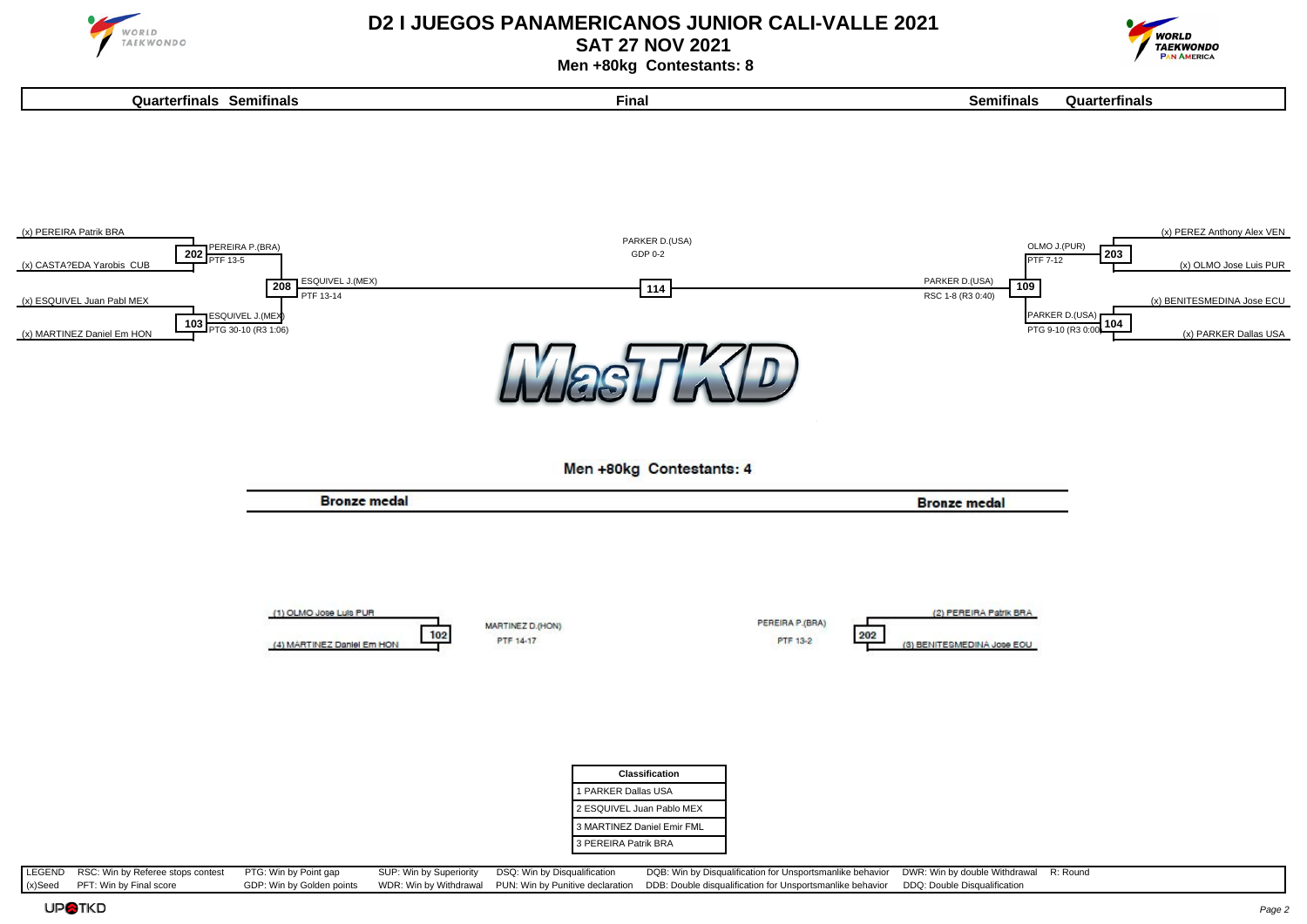

**SAT 27 NOV 2021**



 **Women -67kg Contestants: 6**



(x)Seed PFT: Win by Final score GDP: Win by Golden points WDR: Win by Withdrawal PUN: Win by Punitive declaration DDB: Double disqualification for Unsportsmanlike behavior DDQ: Double Disqualification